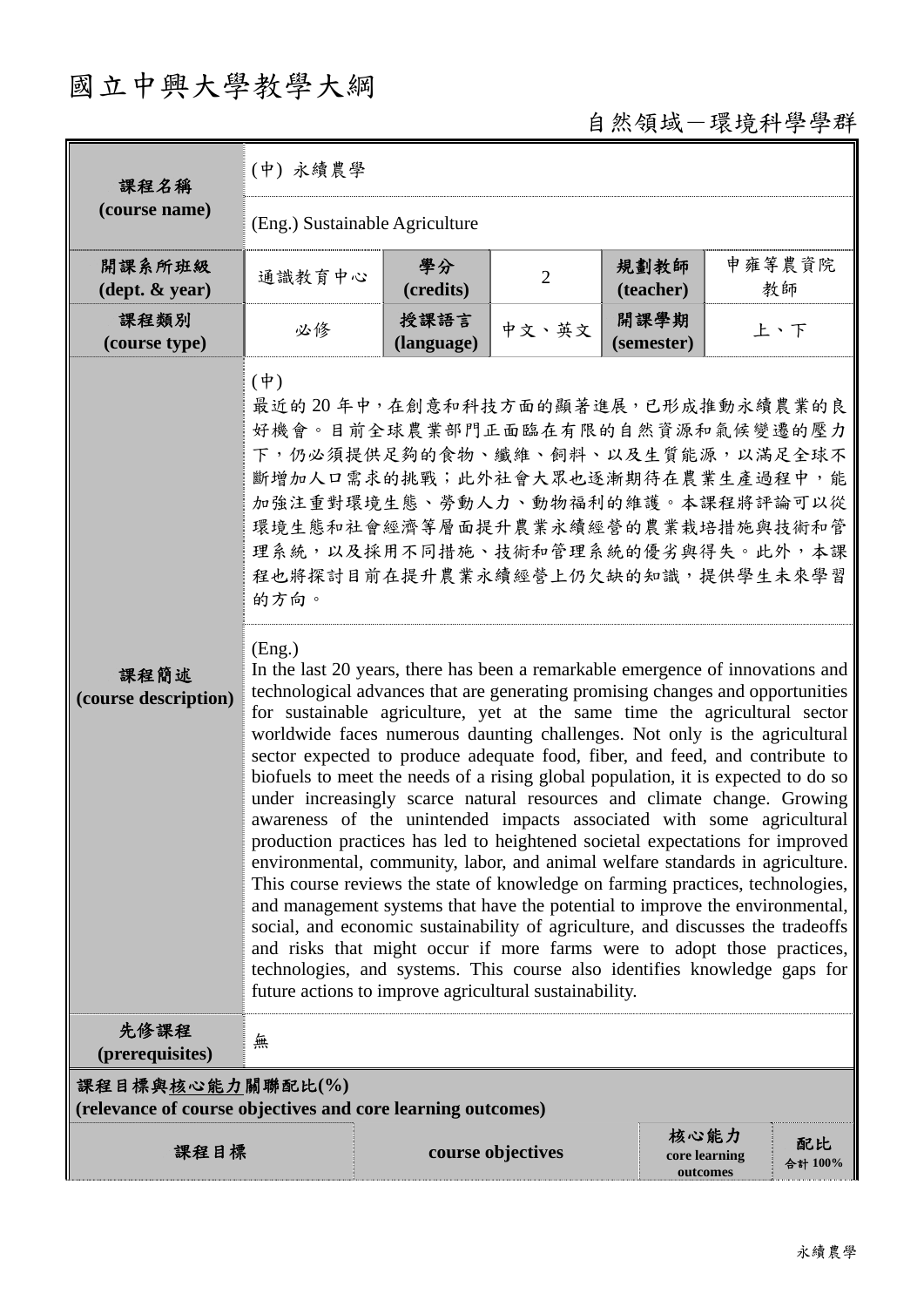| 培養對於農業永續發展重要性的<br>認知。                                                                                                                                                                                                                                                                                                                                              | Acknowledge the importance of<br>sustainable agriculture development<br>Understand the methodologies and<br>directions toward agricultural<br>sustainability |         | 人文素養 | 0%  |  |  |  |  |  |
|--------------------------------------------------------------------------------------------------------------------------------------------------------------------------------------------------------------------------------------------------------------------------------------------------------------------------------------------------------------------|--------------------------------------------------------------------------------------------------------------------------------------------------------------|---------|------|-----|--|--|--|--|--|
| 瞭解達成農業永續發展的方法與                                                                                                                                                                                                                                                                                                                                                     |                                                                                                                                                              |         | 科學素養 | 20% |  |  |  |  |  |
| 未來發展方向。                                                                                                                                                                                                                                                                                                                                                            |                                                                                                                                                              |         | 溝通能力 | 0%  |  |  |  |  |  |
|                                                                                                                                                                                                                                                                                                                                                                    |                                                                                                                                                              |         |      | 20% |  |  |  |  |  |
|                                                                                                                                                                                                                                                                                                                                                                    |                                                                                                                                                              |         | 國際視野 | 20% |  |  |  |  |  |
|                                                                                                                                                                                                                                                                                                                                                                    |                                                                                                                                                              |         | 社會關懷 | 40% |  |  |  |  |  |
| 課程目標之教學方法與評量方法<br>(teaching and assessment methods for course objectives)                                                                                                                                                                                                                                                                                          |                                                                                                                                                              |         |      |     |  |  |  |  |  |
| 教學方法 (teaching methods)                                                                                                                                                                                                                                                                                                                                            | 學習評量方式 (evaluation)                                                                                                                                          |         |      |     |  |  |  |  |  |
| 課堂講授、校外參觀                                                                                                                                                                                                                                                                                                                                                          |                                                                                                                                                              | 測驗、心得報告 |      |     |  |  |  |  |  |
| 授課內容(單元名稱與內容、習作 / 考試進度、備註)<br>(course content and homework / tests schedule)                                                                                                                                                                                                                                                                                       |                                                                                                                                                              |         |      |     |  |  |  |  |  |
| $\mathbf{1}$<br>緒論<br>農業的永續性<br>判斷能否永續發展的重點<br>科學對於促成永續發展的角色<br>永續性的指標<br>農業的關鍵時期<br>$\boldsymbol{2}$<br>世界農業簡史<br>今日全球農業<br>二十一世紀全球農業之挑戰<br>增進農業永續性的系統研究<br>提昇生產力和環境永續性的農業系統<br>3<br>土壤管理<br>作物多樣性管理<br>水資源利用與水質管理<br>養分管理<br>雜草與作物病蟲害管理<br>畜牧管理與動物福祉<br>永續農業的社經層面<br>4<br>永續農業系統的經濟安全性<br>社區階層的社經永續性<br>糧食安全與食品安全<br>邁向永續農業的推手與限制因素<br>5<br>農業市場<br>公共政策<br>教研機構 |                                                                                                                                                              |         |      |     |  |  |  |  |  |